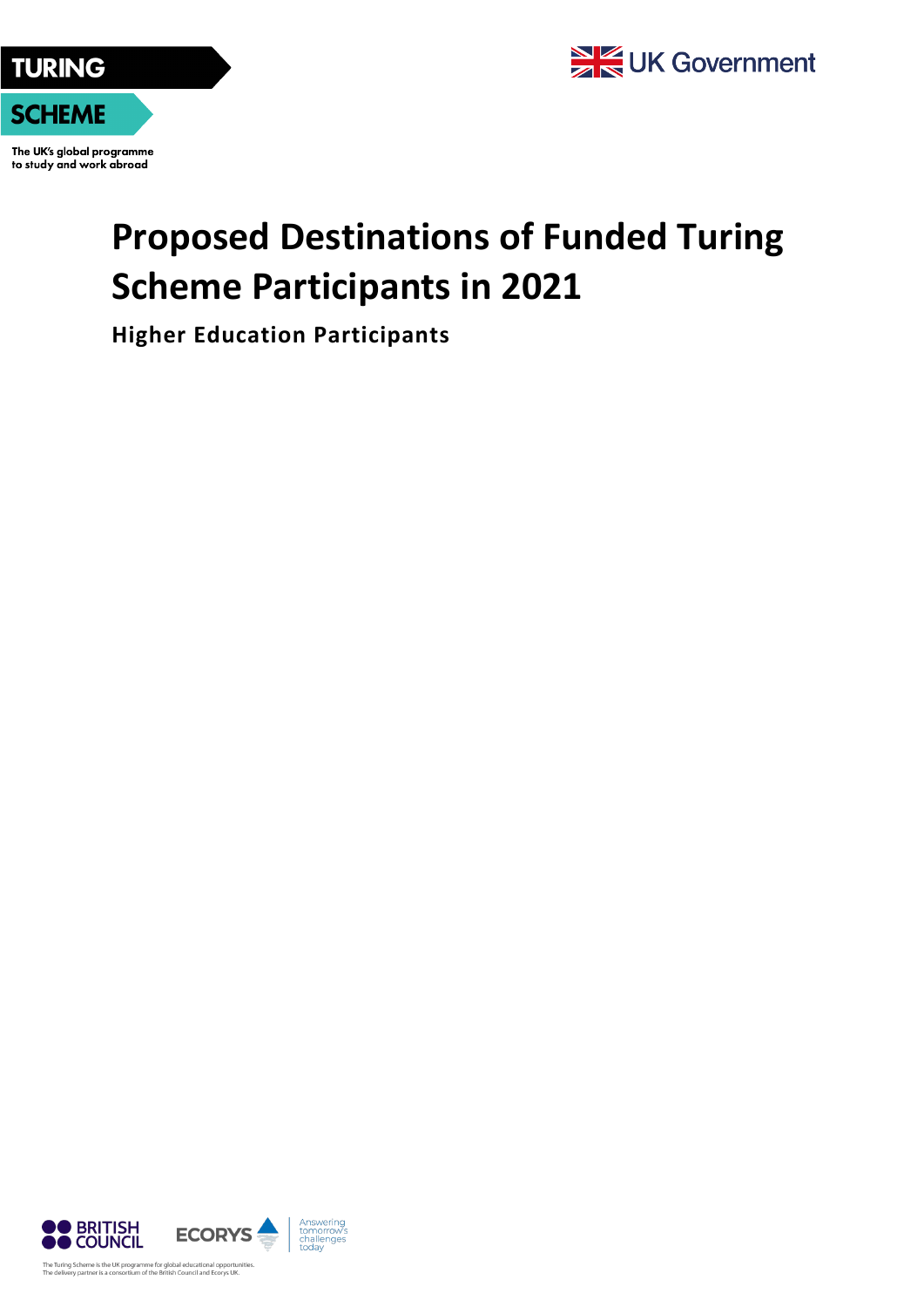| <b>Destination country/territory</b> | <b>Learners from all</b><br>successful higher<br>education applications | <b>Percentage of total HE</b><br>applicants choosing a<br>destination |
|--------------------------------------|-------------------------------------------------------------------------|-----------------------------------------------------------------------|
| <b>United States</b>                 | 3,911                                                                   | 13.49%                                                                |
| China                                | 1,857                                                                   | 6.40%                                                                 |
| Canada                               | 1,766                                                                   | 6.09%                                                                 |
| Australia                            | 1,405                                                                   | 4.85%                                                                 |
| France                               | 1,212                                                                   | 4.18%                                                                 |
| Spain                                | 1,171                                                                   | 4.04%                                                                 |
| Japan                                | 1,169                                                                   | 4.03%                                                                 |
| Hong Kong                            | 1,012                                                                   | 3.49%                                                                 |
| India                                | 1,002                                                                   | 3.46%                                                                 |
| Germany                              | 933                                                                     | 3.22%                                                                 |
| South Korea                          | 808                                                                     | 2.79%                                                                 |
| Singapore                            | 684                                                                     | 2.36%                                                                 |
| Malaysia                             | 667                                                                     | 2.30%                                                                 |
| Italy                                | 663                                                                     | 2.29%                                                                 |
| Fiji                                 | 574                                                                     | 1.98%                                                                 |
| Netherlands                          | 520                                                                     | 1.79%                                                                 |
| Mexico                               | 471                                                                     | 1.62%                                                                 |
| Vietnam                              | 426                                                                     | 1.47%                                                                 |
| South Africa                         | 421                                                                     | 1.45%                                                                 |
| Russia                               | 401                                                                     | 1.38%                                                                 |
| Sweden                               | 313                                                                     | 1.08%                                                                 |
| Switzerland                          | 290                                                                     | 1.00%                                                                 |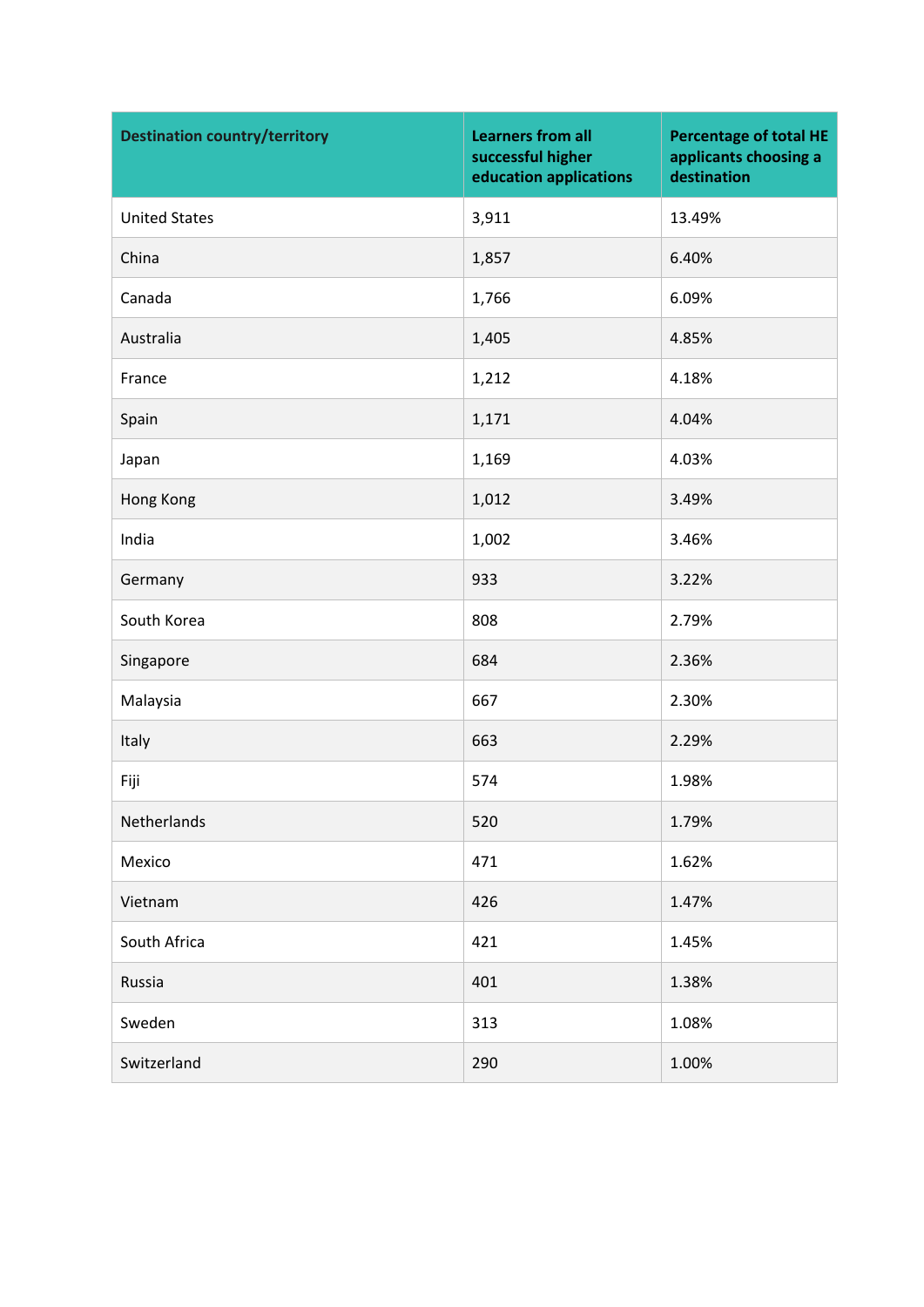| <b>Destination country/territory</b> | <b>Learners from all</b><br>successful higher<br>education applications | <b>Percentage of total HE</b><br>applicants choosing a<br>destination |
|--------------------------------------|-------------------------------------------------------------------------|-----------------------------------------------------------------------|
| Thailand                             | 287                                                                     | 0.99%                                                                 |
| <b>Brazil</b>                        | 281                                                                     | 0.97%                                                                 |
| <b>United Arab Emirates</b>          | 264                                                                     | 0.91%                                                                 |
| Taiwan                               | 241                                                                     | 0.83%                                                                 |
| New Zealand                          | 238                                                                     | 0.82%                                                                 |
| Belgium                              | 232                                                                     | 0.80%                                                                 |
| Indonesia                            | 219                                                                     | 0.76%                                                                 |
| Denmark                              | 214                                                                     | 0.74%                                                                 |
| Nepal                                | 213                                                                     | 0.73%                                                                 |
| Greece                               | 205                                                                     | 0.71%                                                                 |
| Norway                               | 191                                                                     | 0.66%                                                                 |
| Uganda                               | 189                                                                     | 0.65%                                                                 |
| Argentina                            | 183                                                                     | 0.63%                                                                 |
| Ghana                                | 177                                                                     | 0.61%                                                                 |
| Tanzania                             | 177                                                                     | 0.61%                                                                 |
| Ireland                              | 176                                                                     | 0.61%                                                                 |
| Portugal                             | 174                                                                     | 0.60%                                                                 |
| Finland                              | 171                                                                     | 0.59%                                                                 |
| Sri Lanka                            | 167                                                                     | 0.58%                                                                 |
| Chile                                | 162                                                                     | 0.56%                                                                 |
| Kenya                                | 154                                                                     | 0.53%                                                                 |
| Cambodia                             | 153                                                                     | 0.53%                                                                 |
| Czech Republic                       | 149                                                                     | 0.51%                                                                 |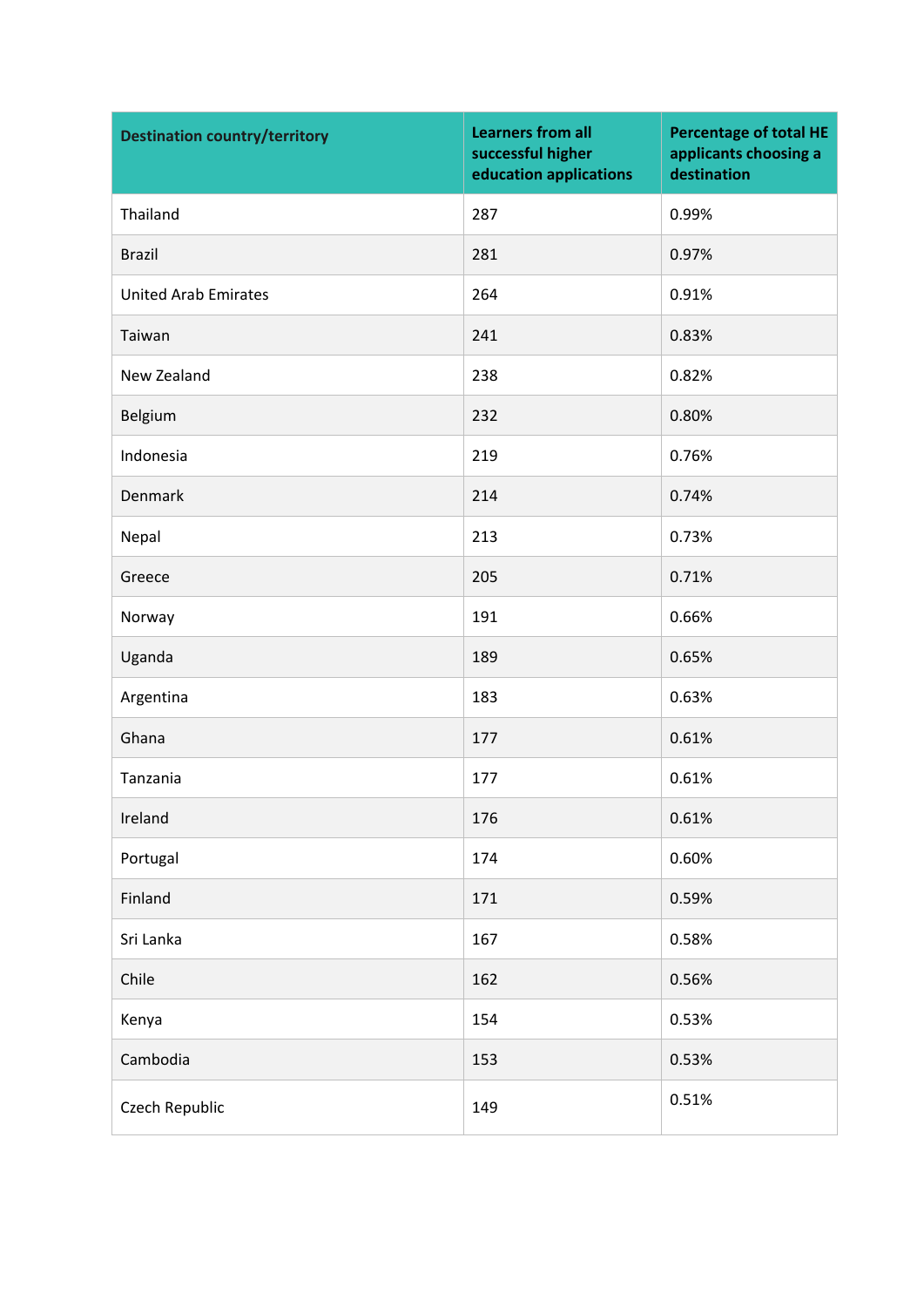| <b>Destination country/territory</b>  | <b>Learners from all</b><br>successful higher<br>education applications | <b>Percentage of total HE</b><br>applicants choosing a<br>destination |
|---------------------------------------|-------------------------------------------------------------------------|-----------------------------------------------------------------------|
| Peru                                  | 143                                                                     | 0.49%                                                                 |
| St Lucia                              | 133                                                                     | 0.46%                                                                 |
| Egypt                                 | 126                                                                     | 0.43%                                                                 |
| Colombia                              | 122                                                                     | 0.42%                                                                 |
| Austria                               | 119                                                                     | 0.41%                                                                 |
| Poland                                | 113                                                                     | 0.39%                                                                 |
| Israel                                | 94                                                                      | 0.32%                                                                 |
| Malawi                                | 89                                                                      | 0.31%                                                                 |
| Zambia                                | 80                                                                      | 0.28%                                                                 |
| Jordan                                | 78                                                                      | 0.27%                                                                 |
| Ukraine                               | 78                                                                      | 0.27%                                                                 |
| Malta                                 | 71                                                                      | 0.24%                                                                 |
| Costa Rica                            | 67                                                                      | 0.23%                                                                 |
| Philippines                           | 59                                                                      | 0.20%                                                                 |
| Rwanda                                | 52                                                                      | 0.18%                                                                 |
| Morocco                               | 51                                                                      | 0.18%                                                                 |
| Turkey                                | 49                                                                      | 0.17%                                                                 |
| North America not otherwise specified | 47                                                                      | 0.16%                                                                 |
| Hungary                               | 41                                                                      | 0.14%                                                                 |
| Romania                               | 41                                                                      | 0.14%                                                                 |
| Mauritius                             | 40                                                                      | 0.14%                                                                 |
| Ecuador                               | 39                                                                      | 0.13%                                                                 |
| Cyprus                                | 38                                                                      | 0.13%                                                                 |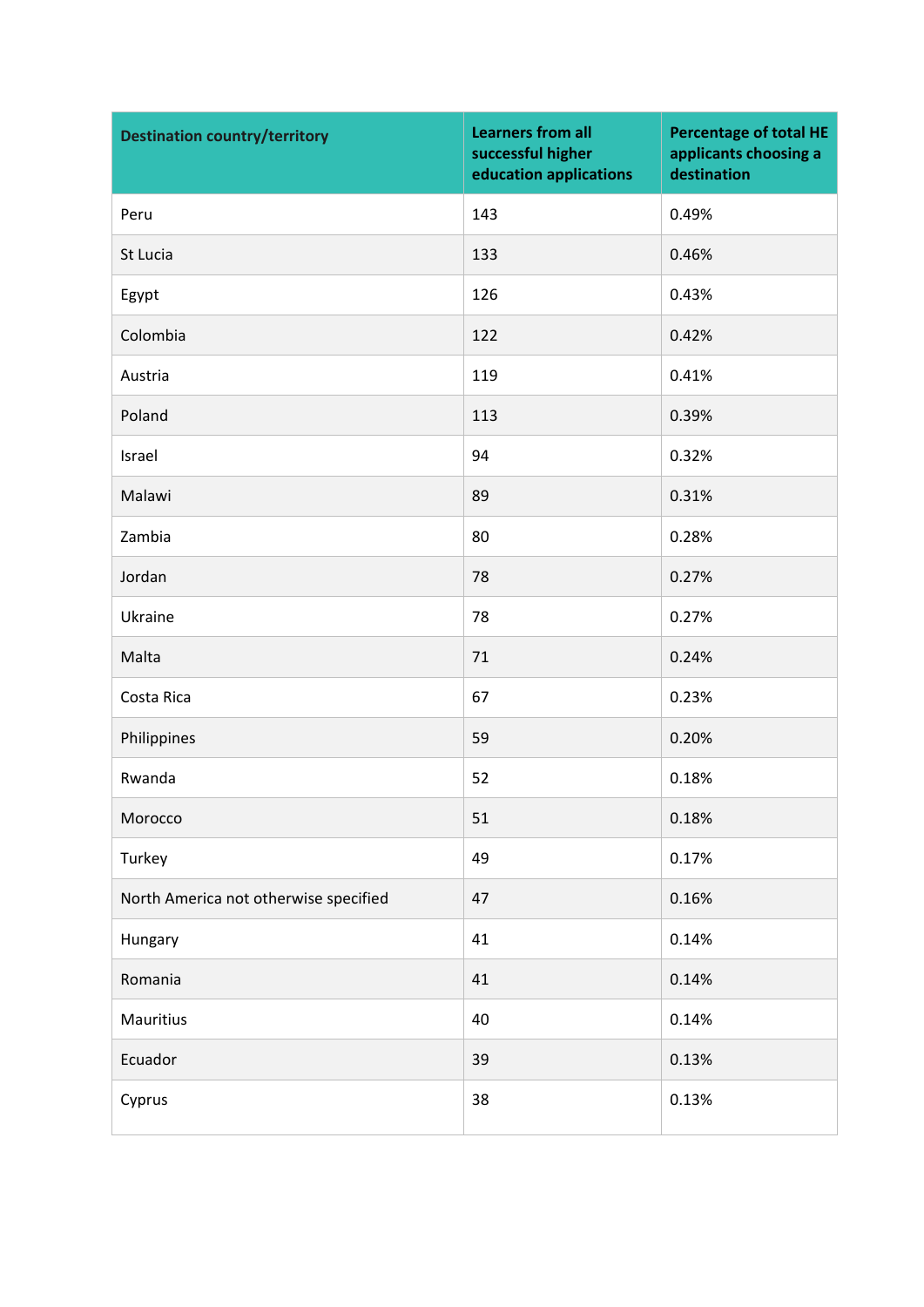| <b>Destination country/territory</b> | <b>Learners from all</b><br>successful higher<br>education applications | <b>Percentage of total HE</b><br>applicants choosing a<br>destination |
|--------------------------------------|-------------------------------------------------------------------------|-----------------------------------------------------------------------|
| Nigeria                              | 38                                                                      | 0.13%                                                                 |
| Europe not otherwise specified       | 36                                                                      | 0.12%                                                                 |
| Iceland                              | 35                                                                      | 0.12%                                                                 |
| <b>Belize</b>                        | 33                                                                      | 0.11%                                                                 |
| Canary Islands                       | 29                                                                      | 0.10%                                                                 |
| <b>Trinidad and Tobago</b>           | 29                                                                      | 0.10%                                                                 |
| The Gambia                           | 28                                                                      | 0.10%                                                                 |
| Namibia                              | 28                                                                      | 0.10%                                                                 |
| Africa not otherwise specified       | 27                                                                      | 0.09%                                                                 |
| Kazakhstan                           | 27                                                                      | 0.09%                                                                 |
| Lithuania                            | 26                                                                      | 0.09%                                                                 |
| Pakistan                             | 26                                                                      | 0.09%                                                                 |
| <b>Bulgaria</b>                      | 24                                                                      | 0.08%                                                                 |
| Cuba                                 | 24                                                                      | 0.08%                                                                 |
| Panama                               | 20                                                                      | 0.07%                                                                 |
| Honduras                             | 19                                                                      | 0.07%                                                                 |
| <b>Barbados</b>                      | 18                                                                      | 0.06%                                                                 |
| Vanuatu                              | 18                                                                      | 0.06%                                                                 |
| Croatia                              | 17                                                                      | 0.06%                                                                 |
| Slovenia                             | 17                                                                      | 0.06%                                                                 |
| Tonga                                | 16                                                                      | 0.06%                                                                 |
| Bahrain                              | 15                                                                      | 0.05%                                                                 |
| Bangladesh                           | 15                                                                      | 0.05%                                                                 |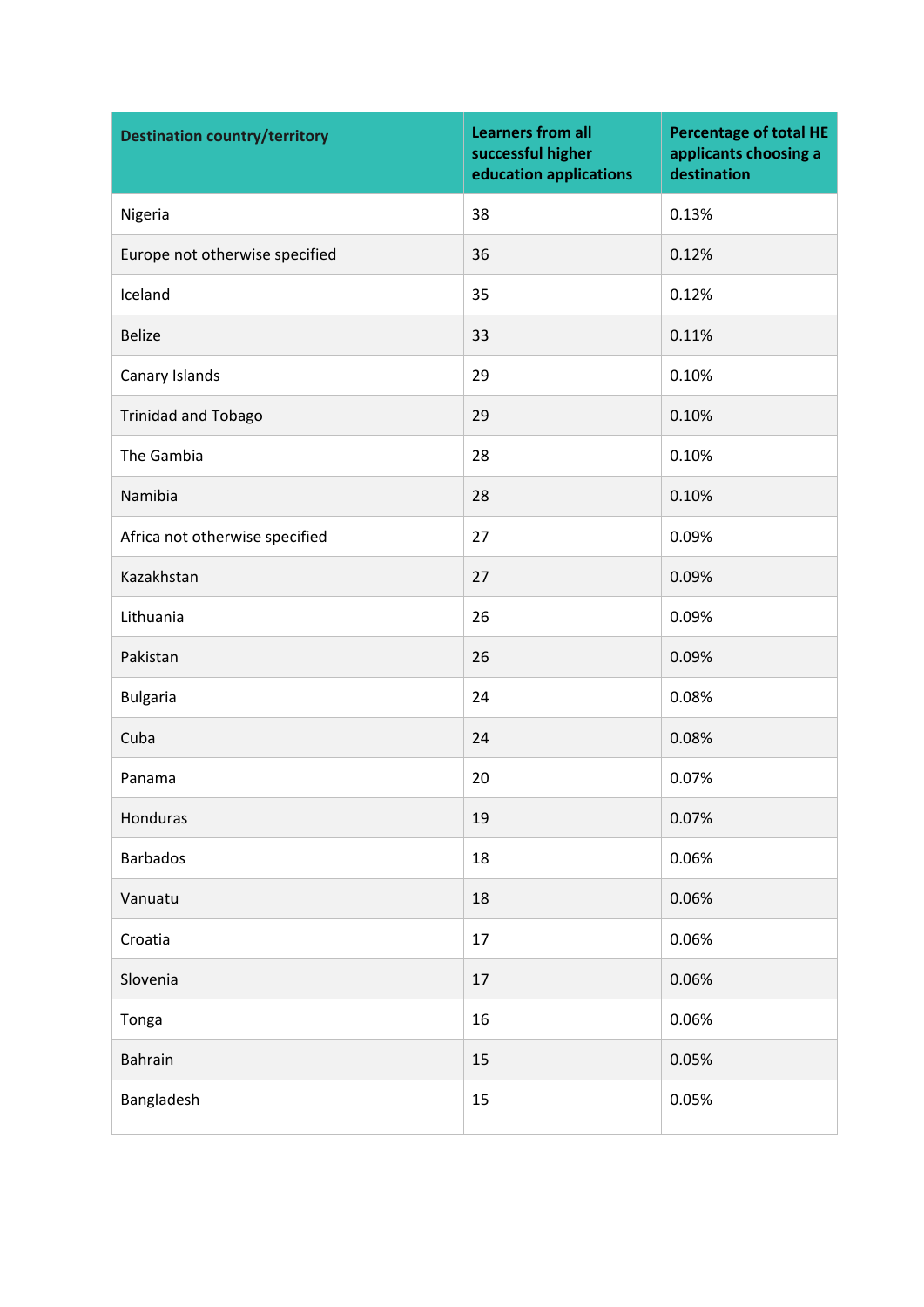| <b>Destination country/territory</b>    | <b>Learners from all</b><br>successful higher<br>education applications | <b>Percentage of total HE</b><br>applicants choosing a<br>destination |
|-----------------------------------------|-------------------------------------------------------------------------|-----------------------------------------------------------------------|
| Oman                                    | 15                                                                      | 0.05%                                                                 |
| Kuwait                                  | 14                                                                      | 0.05%                                                                 |
| Lebanon                                 | 14                                                                      | 0.05%                                                                 |
| Uruguay                                 | 14                                                                      | 0.05%                                                                 |
| Botswana                                | 13                                                                      | 0.04%                                                                 |
| Saudi Arabia                            | 13                                                                      | 0.04%                                                                 |
| Eswatini                                | 12                                                                      | 0.04%                                                                 |
| Caribbean not otherwise specified       | 11                                                                      | 0.04%                                                                 |
| Senegal                                 | 11                                                                      | 0.04%                                                                 |
| Slovakia                                | 11                                                                      | 0.04%                                                                 |
| Central America not otherwise specified | 10                                                                      | 0.03%                                                                 |
| Guyana                                  | 10                                                                      | 0.03%                                                                 |
| Madagascar                              | 10                                                                      | 0.03%                                                                 |
| Samoa                                   | 10                                                                      | 0.03%                                                                 |
| Sierra Leone                            | 10                                                                      | 0.03%                                                                 |
| St Vincent and The Grenadines           | 10                                                                      | 0.03%                                                                 |
| Jamaica                                 | 9                                                                       | 0.03%                                                                 |
| Serbia                                  | $\boldsymbol{9}$                                                        | 0.03%                                                                 |
| Estonia                                 | 8                                                                       | 0.03%                                                                 |
| Georgia                                 | 8                                                                       | 0.03%                                                                 |
| Macao                                   | 8                                                                       | 0.03%                                                                 |
| Tunisia                                 | $\,8\,$                                                                 | 0.03%                                                                 |
| Cameroon                                | $\overline{7}$                                                          | 0.02%                                                                 |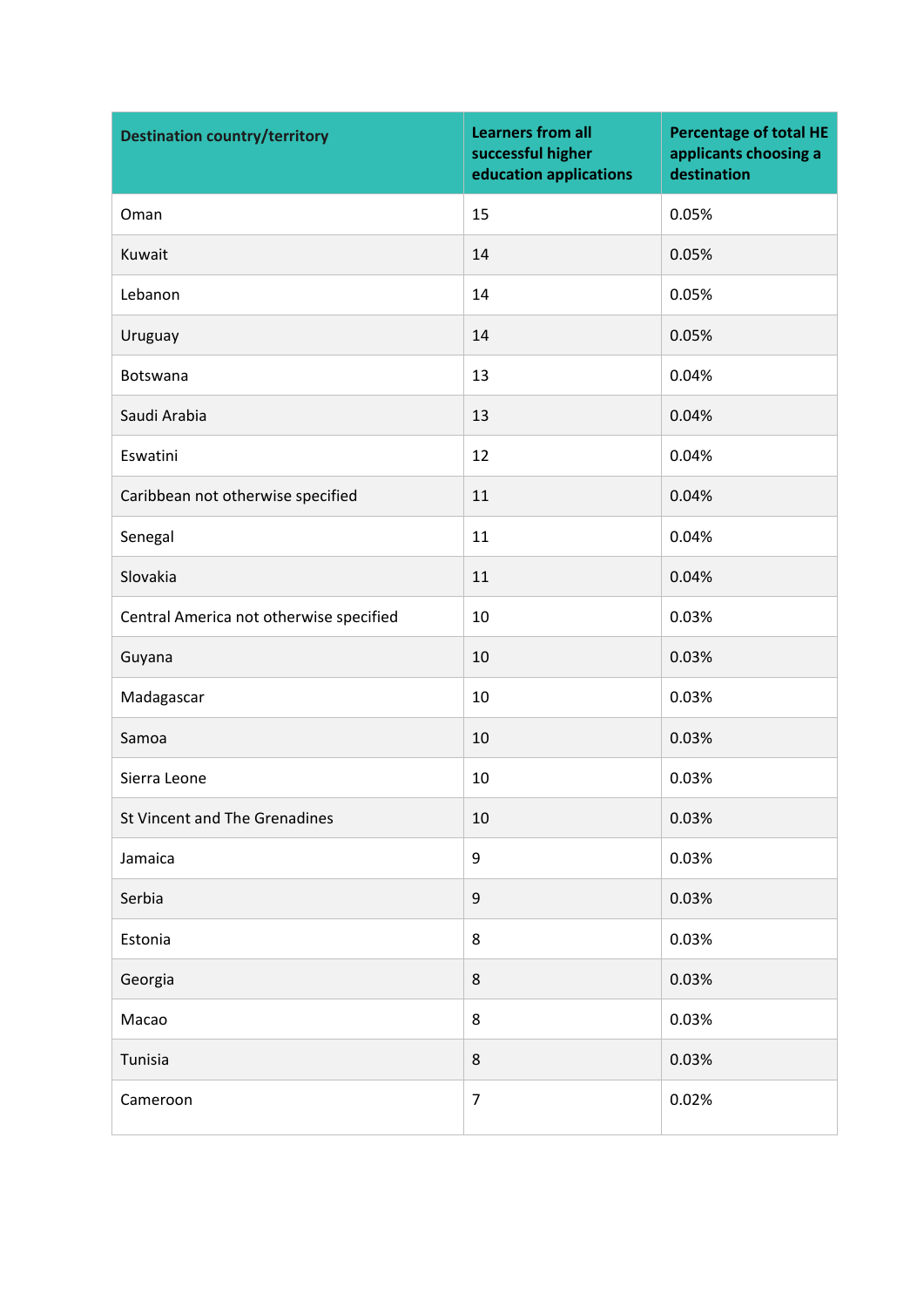| <b>Destination country/territory</b>           | <b>Learners from all</b><br>successful higher<br>education applications | <b>Percentage of total HE</b><br>applicants choosing a<br>destination |
|------------------------------------------------|-------------------------------------------------------------------------|-----------------------------------------------------------------------|
| Ethiopia                                       | $\overline{7}$                                                          | 0.02%                                                                 |
| Iran                                           | $\overline{7}$                                                          | 0.02%                                                                 |
| Azerbaijan                                     | 6                                                                       | 0.02%                                                                 |
| Bermuda                                        | 6                                                                       | 0.02%                                                                 |
| Luxembourg                                     | 6                                                                       | 0.02%                                                                 |
| Antigua and Barbuda                            | 5                                                                       | 0.02%                                                                 |
| European Union not otherwise specified         | 5                                                                       | 0.02%                                                                 |
| Mongolia                                       | 5                                                                       | 0.02%                                                                 |
| Algeria                                        | $<$ 5                                                                   | < 0.02%                                                               |
| Antarctica and Oceania not otherwise specified | < 5                                                                     | < 0.02%                                                               |
| Armenia                                        | $<$ 5                                                                   | < 0.02%                                                               |
| <b>Bahamas</b>                                 | $<$ 5                                                                   | < 0.02%                                                               |
| <b>Bhutan</b>                                  | $<$ 5                                                                   | < 0.02%                                                               |
| <b>Bolivia</b>                                 | $<$ 5                                                                   | < 0.02%                                                               |
| Bosnia and Herzegovina                         | $<$ 5                                                                   | < 0.02%                                                               |
| <b>Brunei</b>                                  | $<$ 5                                                                   | < 0.02%                                                               |
| Cayman Islands                                 | $<$ 5                                                                   | < 0.02%                                                               |
| Cook Islands, Tokelau and Niue                 | $<$ 5                                                                   | < 0.02%                                                               |
| Côte d'Ivoire                                  | $<$ 5                                                                   | < 0.02%                                                               |
| Dominica                                       | $<$ 5                                                                   | < 0.02%                                                               |
| Dominican Republic                             | < 5                                                                     | < 0.02%                                                               |
| <b>Falkland Islands</b>                        | $<$ 5                                                                   | < 0.02%                                                               |
| Iraq                                           | $<$ 5                                                                   | < 0.02%                                                               |